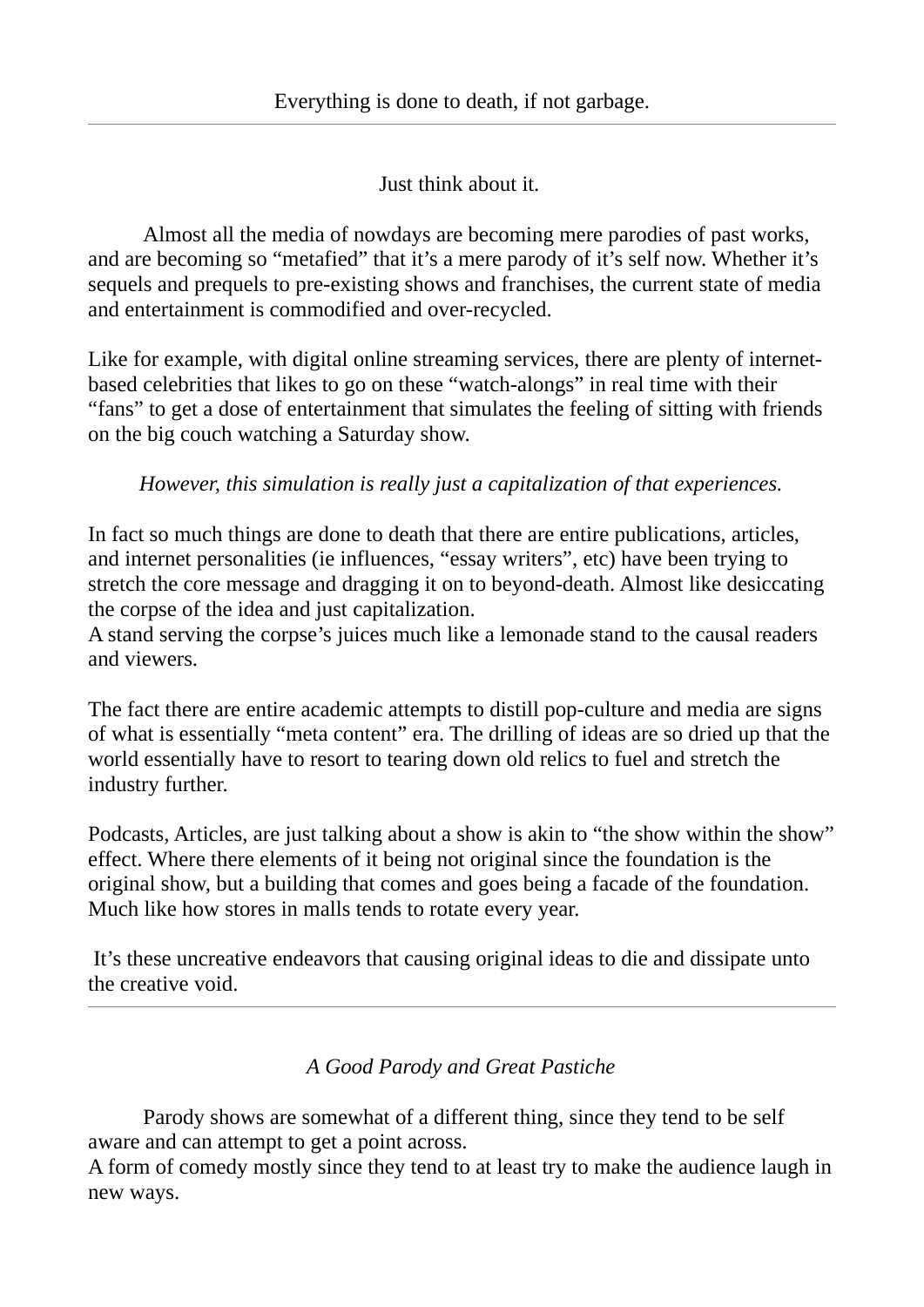#### Because it's an actual "show"

Instead of the "real-timers" just beating around the bush getting effectively now where, wasting time basically.

Pastiche-something that emulates works of previous generations and tries to show respect.

It could be a genre or style. Or that may well be the only thing work becoming a pastiche.

One example are the samurai and cowboy films, since they can emulate each other in terms of storytelling, shot compositions, and themes too. Guns and Swords are different, not to mention the culture. But they aren't that alien to one other when the situation forces them to take action, respective characters.

## *JunkFood Shows*

A lot of shows-they tend to be trash, since they are no longer a show but rather "content" and "bite-sized media snacks" that are akin to junk food. They are "good to consume" but lacks any nutritional substances by the end of the day.

*Substances-they are what makes consumables, well consumables.* 

If a show or story is good, they will have a core message and themes worth exploring even a decade from now. But, a lack of substances will most likely be forgotten and never mentioned again, mostly within the next week in today's hyperspeed age.

Due to ease of access to information via the internet that, with the collective knowledge of people across the world, that any idea seems possible.

But, that's the thing.

Everyone have copied each other to death, and tries to make a copy within a copy, to parody/satire of the said idea. Some ideas are so done to death that even the local dollar-store might be housing something similar abet in inferior quality.

In the age of where everything is done to death, either you have to make something really special because it has "soul", or delivers results or ideas that are worth it.

If something is "original" it's quite "old" but they tend to be the product of their time where the market didn't invest much into them at the time.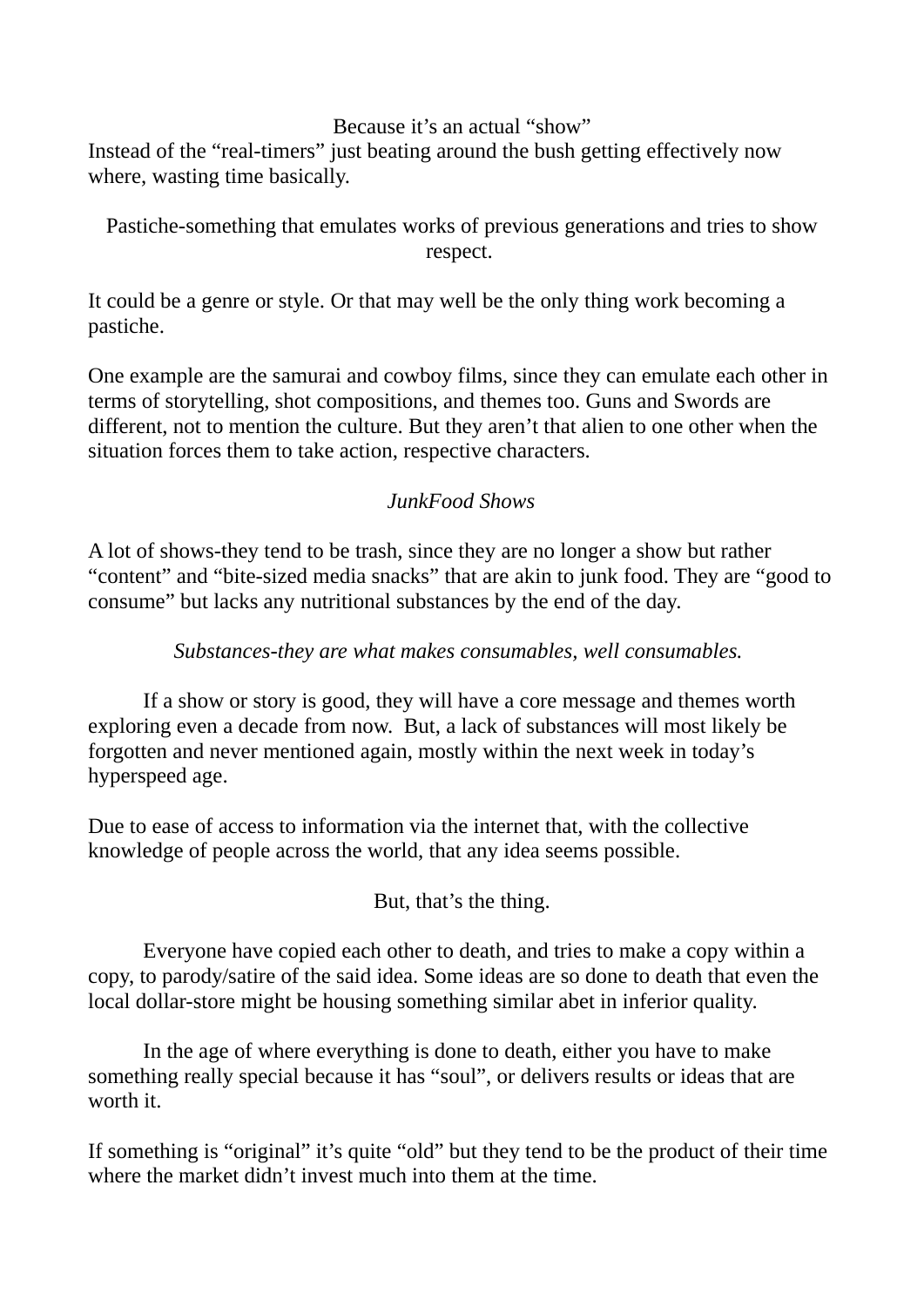However, originals could be improved or alternate take on an already existing idea that in their default form is somewhat sub-par.

Such ideas maybe the wheel, a stone wheel in terms of speed and agility is subpar due to it's brittle and rigid nature, however with air-filled tires and rubber treads, the wheel by ten-folds becomes something that can support a 1-2 ton vehicles to traverse various terrain with relative ease.

The garbage aspect can come if the said idea or product is a "cheap copy" of a superior thing.

But, beyond this long series of paragraphs of trying to state what and why the state of current creative media is essentially "dead" and recycled into inferior "copies" of the originals but times ten quite literally.

*There is a bit of hope.*

You can still create original content, or at least make something that is respectable still.

Just learn to stop making content or shows that is heavy on "meta" and references to tropes and cliches that is essentially a 12 year-old's day dream about situations they had, much like a bad fan-fic.

Or Stop being a "content creator" aka, someone like a few top earning on the realtime platforms doing these hollow watch alongs that frankly, you can get the show yourself and watch it on your own time. Stop being brain-dead.

A real content creator is someone who encourages open-source and makes good points and provides value. Value that when applied change the viewer's life substantially.

Create something that isn't always original, but at least an improvement, interesting take on existing things, or at least a real love letter to a genre/style of work, not a single show.